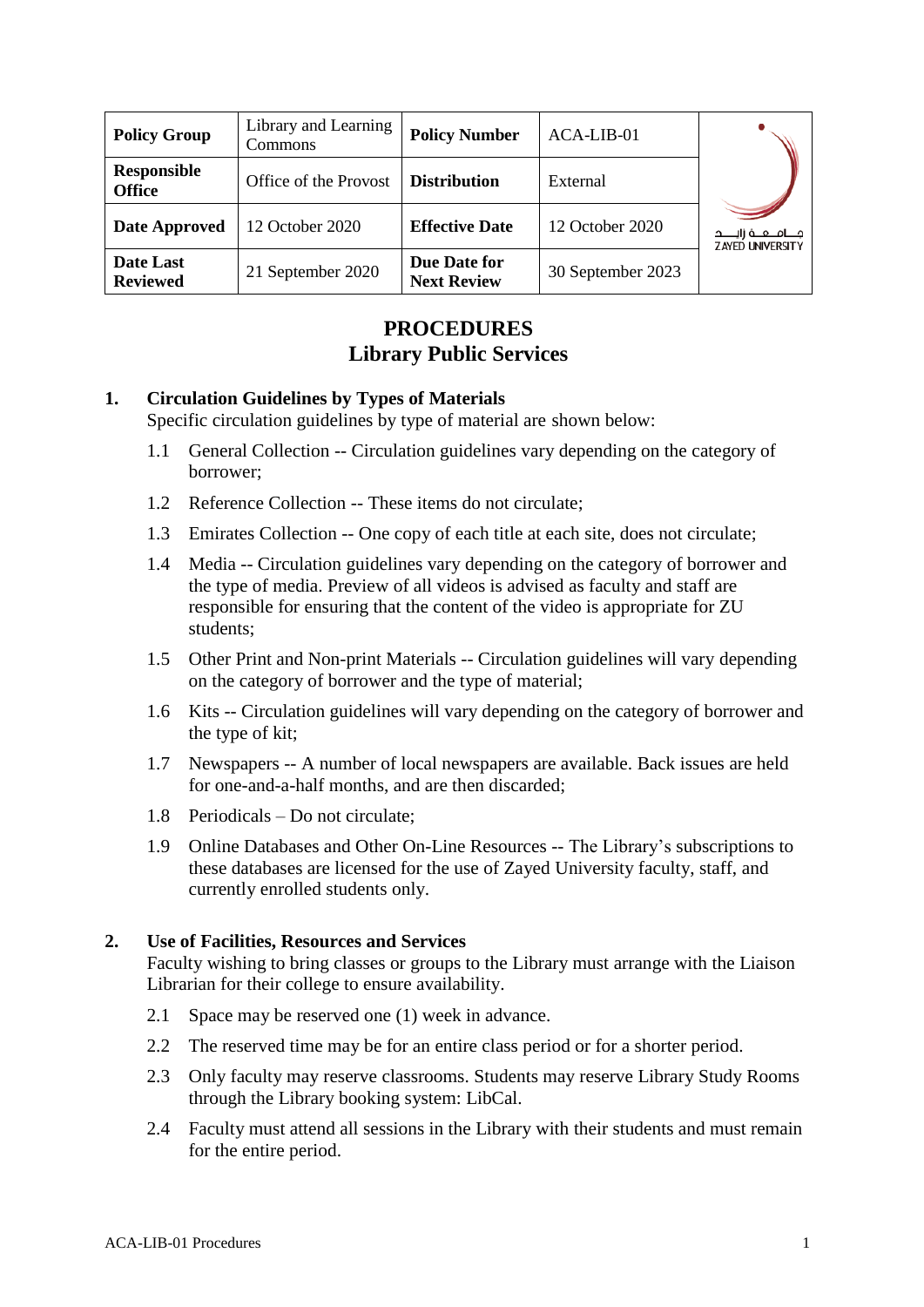- 2.5 Faculty are responsible for maintaining an appropriate library atmosphere and for seeing the work space is left in an appropriate condition when the class finishes. Students are responsible for the atmosphere of the study rooms they have booked.
- 2.6 Faculty wishing to book Librarians for Information Literacy sessions must do so after consulting the Liaison Librarian for their college at least five (5) days in advance.

#### **3. Borrowers and Borrowing Periods**

- 3.1 All borrowing materials, borrowers and borrowing periods are described in detail in the attached Borrowers and Borrowing Periods table (Appendix A).
- 3.2 All borrowed materials are subject to recall when needed by another patron. A patron who has borrowed a book will be given 14 days to complete reading and to return it to the Library.
- 3.3 If a hold is placed on a resource, the circulation staff will contact the patron when the resource becomes available. The item will be held for seven (7) days.

#### **4. Overdue Materials**

- 4.1 Overdue notices are sent to students, staff, alumni and community users every day; and to faculty at the end of each semester.
- 4.2 Graduating, transferring, and withdrawing students will not get clearance from the Library until all Library records are clear. Library staff will decline approval of the academic form, and inform the student, the course coordinator and the Registrar the reasons for declining clearance.
- 4.3 The Human Resources Department will notify the Library of employees who are leaving. Faculty and staff will not receive a signature on their final clearance papers until their Library record is clear.

#### **5. Photocopying**

Photocopy machines are located in the Library for student use. There is no charge, however students are advised to respect the allowance provided. A limit is set for 20 pages per student. For more copies, students are advised to use the Business Center near the Library.

#### **6. Printing**

Printers are available in the Library. No charges are levied for printing. A limit of 20 pages is allowed for each student.

# **7. Revision History**

| Date              | <b>Revision</b>                                                       |
|-------------------|-----------------------------------------------------------------------|
| 12 October 2020   | President's Decree issued; President as Acting Vice-President (PD#95) |
|                   | of 2020)                                                              |
| 21 September 2020 | Approved by the Academic Council.                                     |
| 14 September 2020 | Endorsed by the Provost's Council.                                    |
| 7 September 2020  | Endorsed by the Deans' Council with no changes required.              |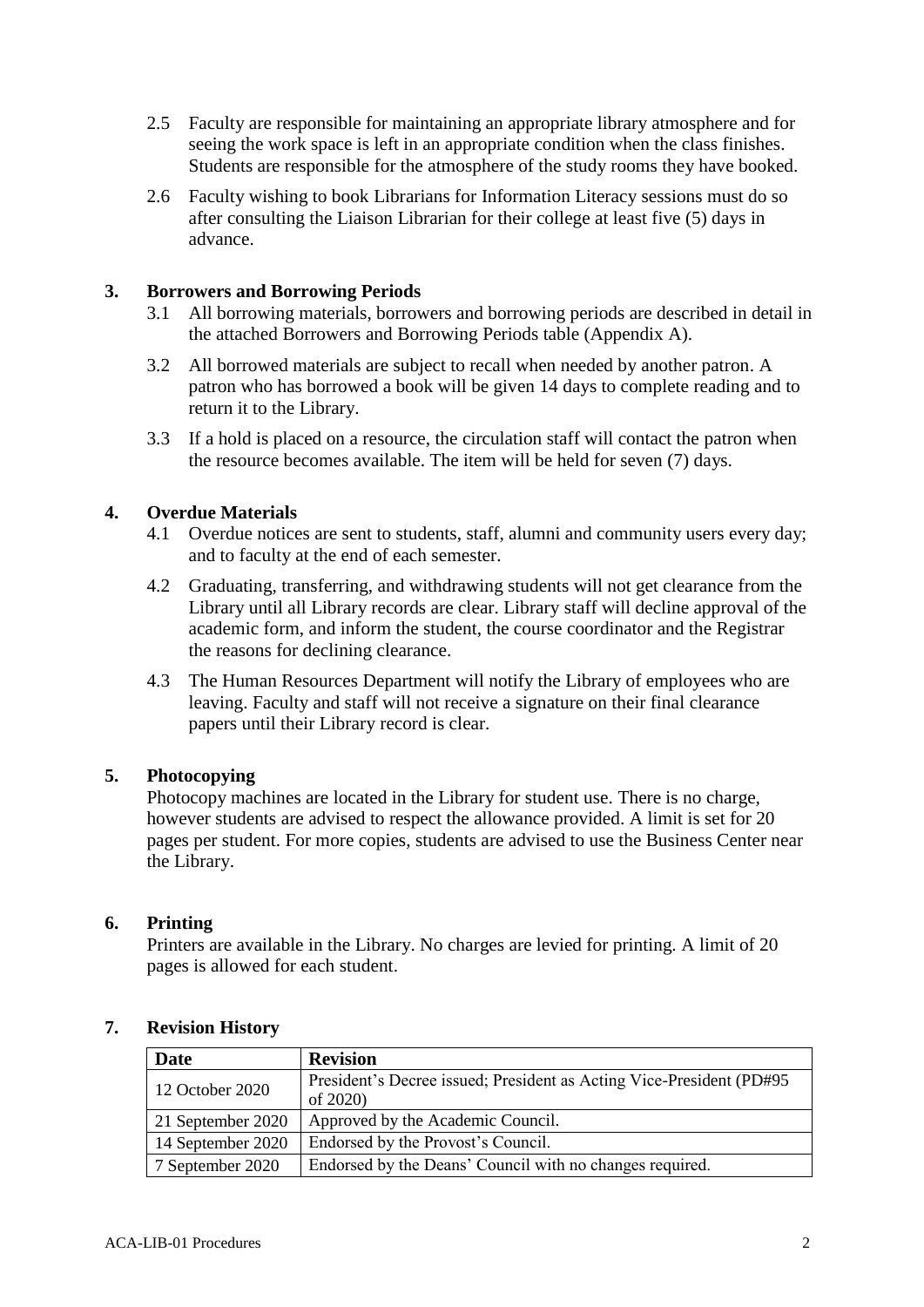|                  | Revisions:                                                        |  |  |  |
|------------------|-------------------------------------------------------------------|--|--|--|
|                  | • Updated in line with current Library operations;                |  |  |  |
| 5 August 2020    | • Added the Distribution;                                         |  |  |  |
|                  | • Revised table on Borrowers and Borrowing Periods as Appendix A; |  |  |  |
|                  | • Moved section on Lost and Damaged Materials to the Policy.      |  |  |  |
| 12 December 2019 | Updated the policy group in line with the policy, and the format. |  |  |  |
| 1 October 2000   | Procedures approved.                                              |  |  |  |

Attachment:

Appendix A: Borrowers and Borrowing Periods